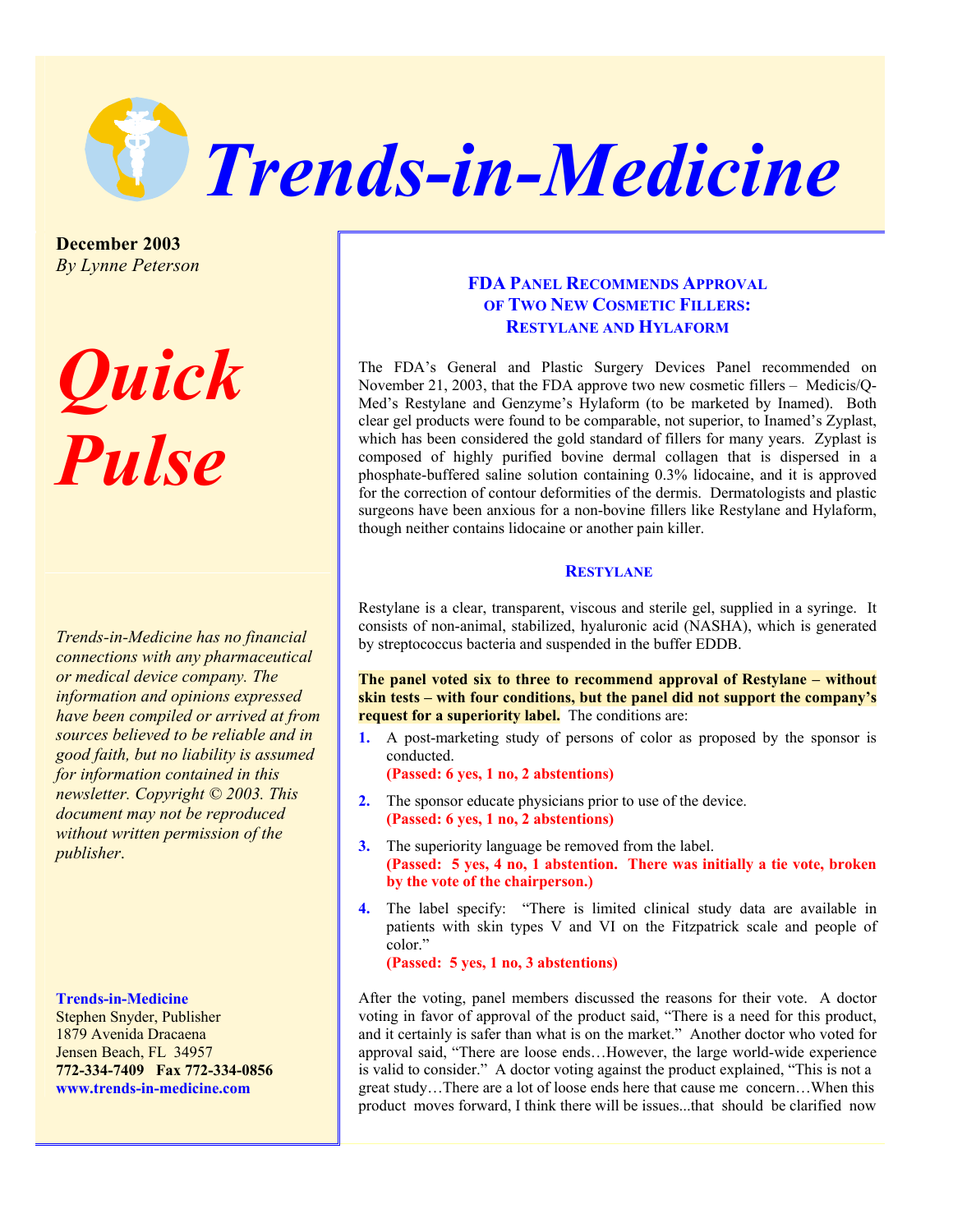…If we don't do it now…it may never get done…I hope my words don't echo three or four years from now and that the manufacturer will do what is promised."

#### **THE COMPANY PERSPECTIVE**

Medicis was able to get new data introduced at the panel meeting that may have helped influence the final decision. During the open public session at the beginning of the meeting, dermatologist Dr. Nicholas Lowe, a professor at UCLA and at University College in London, said it was his paper, published in 2001, that found 0.42% of Restylane patients had delayed nodular reactions. However, he noted that this was with the older formulation of Restylane. He then presented a recently-completed review of 558 of his U.K. patients who got a total of 1,537 injections of the newer formulation of Restylane since 2000. Among these patients, there were zero instances of hypersensitivity or allergic reactions.

Dr. Lowe estimated that 70% of his patients experienced some immediate erythema which was clinically not significant and usually resolved in one to two days. Edema was common with Restylane patients for two to five days, and there were transient lumps in five patients. All reactions, he claimed, were less severe than with Zyplast, its sister product Zyderm, or with Inamed's other collagen fillers, CosmoDerm or Cosmoplast.

The formal case for Restylane was made by a professor of dermatology from the University of Pennsylvania, who reviewed the pivotal trial data on 138 patients. The speaker said, "I agree with (the FDA) reviewer that after six months, there is not enough information to say anything (about efficacy), but up until then Restylane is superior to Zyplast." This investigator admitted there is a significantly greater incidence of events in patient diaries of "severe+bruising," redness, swelling, pain, tenderness and itching in the first 14 days. However, he insisted, "This is not a sign of something going wrong. It is true there are more of these minor reactions in the first few days, but there are…no allergic reactions, no hypersensitivity reactions in either the Zyplast or Restylane group."

| Comparison of Efficacy of Restylane vs. Zypiast |                                                 |                                              |  |  |  |
|-------------------------------------------------|-------------------------------------------------|----------------------------------------------|--|--|--|
| <b>Restylane vs. Zyplast</b>                    | <b>Patients</b><br>(by physician<br>evaluation) | <b>Patients</b><br>(by patient<br>evaluation |  |  |  |
| Superior to Zyplast                             | 56.9%                                           | 52.6%                                        |  |  |  |
| <b>Equivalent to Zyplast</b>                    | 33.6%                                           | 41.6%                                        |  |  |  |
| Inferior to Zyplast                             | 9.5%                                            | 5.8%                                         |  |  |  |

 **Comparison of Efficacy of Restylane vs. Zyplast**

A plastic surgeon who has worked with Restylane in U.S. trials and who has used it clinically at his other office in Jamaica reviewed a Swedish study from 1995/1996. He insisted reactions are minimal, even with the higher protein level of the older formulation.

An expert from Johns Hopkins discussed the hypersensitivity issue. He made a good case that Restylane is not associated with hypersensitivity reactions. He noted:

- $\triangleright$  All reported hypersensitivity reactions were local at the injection site only, which "would be unexpected if true hypersensitivity were manifested."
- Almost all reactions required days or weeks to manifest.
- All reactions observed in CTs resolved without treatment.
- $\triangleright$  >50% of local reactions occurred at some but not all injection sites.
- Observed local reactions were fewer after re-treatment.

Medicis was criticized by several public witnesses – and some panel members – for not studying Restylane in African-American and Asian patients, but a company official pointed out that there is extensive experience in other populations outside the US, and Medicis has committed to doing a 100 patient U.S. post-marketing study in African-Americans. The company also proposed adding the following wording to the label: *Limited controlled clinical study data are available regarding the use of Restylane in patients with skin types V and VI on the Fitzpatrick scale.* 

Medicis officials outlined what appears to be a solid training approach. The CEO said, "We have one of the strongest CME commitments in the field…Our largest expenditure is supporting education grant symposiums…We understand there are subtle differences in technique with this…We hired a medical education firm to provide live training in 50 cities to dermatologists and plastic surgeons, using doctors trained outside the U.S. (Canada, etc.) to do that…And we have a video tutorial to educate physicians when they purchase syringes of Restylane."

#### **THE FDA PERSPECTIVE**

The FDA presented a rather negative view of the Restylane data. An FDA reviewer concluded:

- Optimal correction is achievable with both Restylane and control by a mean 1.5 unit SRS increase in a comparable number of sessions.
- Wrinkle SRS assessment that 1 unit is a clinically significant change was *not* confirmed on study photos.
- SRS at 6 months was 1 unit higher for Restylane than control in 59.7% of patients, but less than 1 unit higher on average for the overall cohort,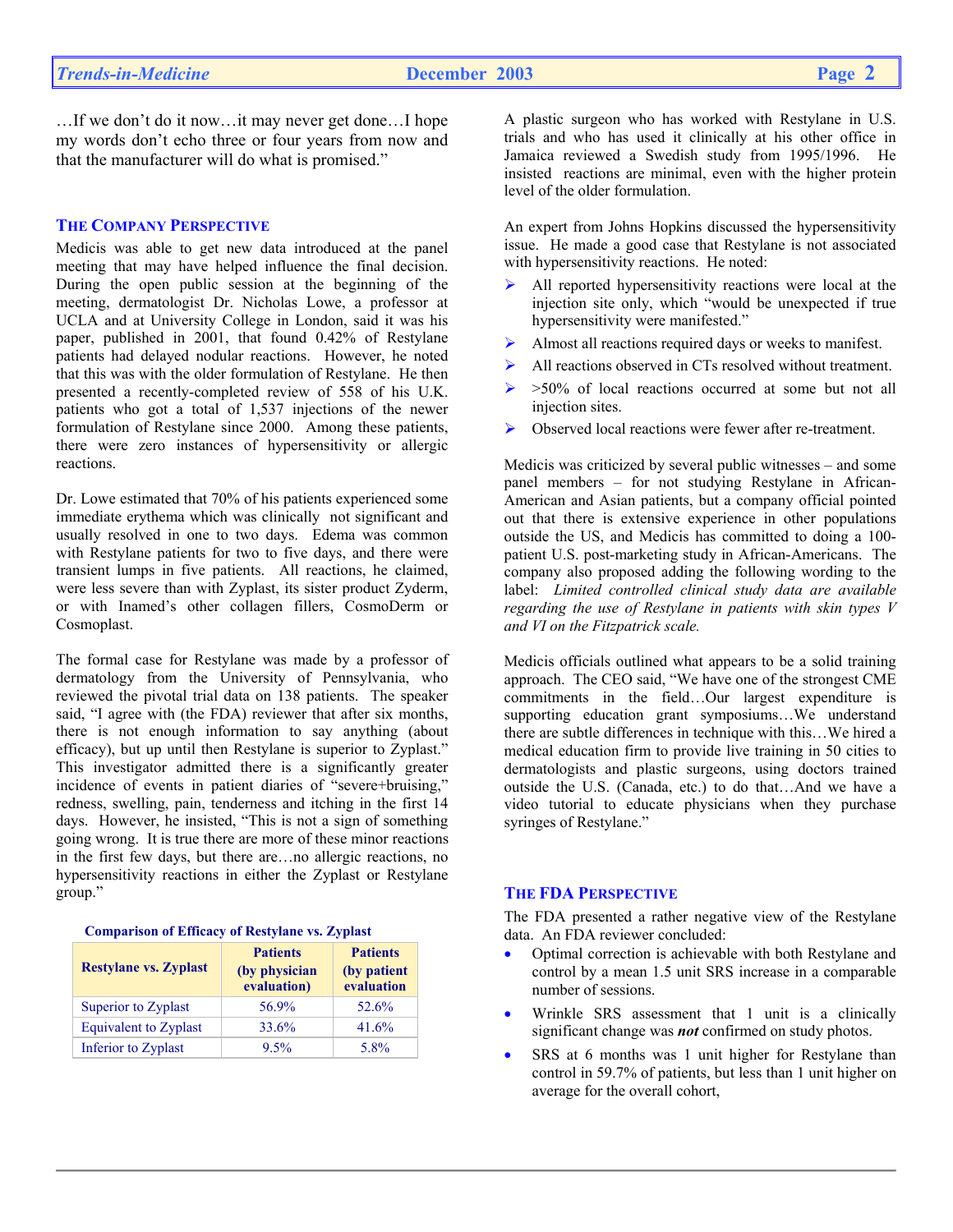SRS interpretation at months 9 and 12 post-treatment is limited as most patients were re-treated as six months,

#### **Questions raised by the FDA included:**

- **1.** Problems with masking occurred.
- **2.** Absolute difference compared to control was small.
- **3.** Optimal cosmesis required 1-3 treatments.
- **4.** Higher bruising, swelling, etc. occurred with Restylane than control. The reviewer pointed out that during the U.S. pivotal study:
	- a. "Symptoms of inflammation with 14 days posttreatment were of statistically significantly higher intensity after initial treatment with Restylane compared to control.
	- b. Two papule/nodule lesions were reported with onset at more than 40 days post-treatment.
	- c. Antibody titers were not evaluated, and symptom profiles were not correlated to immunologic status."
- **5.** Hypersensitivity reactions. The FDA reviewer said, "Hypersensitivity reactions may have been underestimated as injection reaction and early hypersensitivity symptom profiles overlap, and this may have confounded diagnosis for hypersensitivity reaction to a new product."
- **6.** Evaluations are subjective.
- **7.** Missing data. A missing value was handled according to LOCF (last observation carried forward), and an FDA reviewer said this "is problematic because effects tend to

| <b>Time</b>                                        | <b>Number of</b><br>patients | <b>Restylane</b> | <b>Control</b> | <b>Absolute</b><br><b>Difference</b> |  |  |  |
|----------------------------------------------------|------------------------------|------------------|----------------|--------------------------------------|--|--|--|
| <b>SRS Scores by Evaluator Assessment</b>          |                              |                  |                |                                      |  |  |  |
| Pre-treatment                                      | 138                          | 3.29             | 3.31           | 0.02                                 |  |  |  |
| <b>Baseline</b>                                    | 138                          | 1.80             | 1.79           | 0.01                                 |  |  |  |
| 6 months                                           | 134                          | 2.36             | 2.94           | 0.58                                 |  |  |  |
| <b>SRS Scores by Patient Assessment</b>            |                              |                  |                |                                      |  |  |  |
| Pre-treatment                                      | 138                          | 3.33             | 3.37           | 0.04                                 |  |  |  |
| <b>Baseline</b>                                    | 138                          | 1.96             | 1.97           | 0.01                                 |  |  |  |
| 6 months                                           | 134                          | 2.44             | 3.01           | 0.57                                 |  |  |  |
| <b>Optimal Cosmesis</b>                            |                              |                  |                |                                      |  |  |  |
| <b>Initial</b><br>treatment<br>alone               | 89 Restylane<br>85 Control   | 65.0%            | 62.0%          | <b>Nss</b>                           |  |  |  |
| 3 treatments<br>required                           | 7 Restylane<br>3 Control     | 5.1%             | 2.2%           | <b>Nss</b>                           |  |  |  |
| <b>Patients Re-treated in Open Label Extension</b> |                              |                  |                |                                      |  |  |  |
| Re-treated at<br>6 months                          | 100                          | 72.5%            |                |                                      |  |  |  |
| Re-treated at<br>9 months                          | 34                           | 24.6%            |                |                                      |  |  |  |
| Re-treated at<br>12 months                         | 7                            | 5.0%             |                |                                      |  |  |  |

**FDA Interpretation of Restylane Pivotal Trial Results**

get worse with time."

- **8.** With respect to superiority: 43.1% of patients were not superior to control.
- **9.** There were insufficient non-retreated patients.
- **10.** Neither Restylane or control lasted more than six months for 75% of patients.
- **11.** The sample size was small and biased.

#### **THE PANEL PERSPECTIVE**

The FDA posed several questions to the panel members for their discussion before the final Restylane vote. *(The FDA questions are in bold black, and the panel response follows in red.)*

**1. Based on the data in the PMA (pre-market application), please discuss the potential of Restylane to induce hypersensitivity reactions. There is not a likelihood of hypersensitivity reactions.** 

**2. 21 CFR 860.7(d)(1) states that there is a reasonable assurance that the device is safe when it can be determined that the probable benefits to health from use of the device for its intended uses, when accompanied by adequate instructions for use and warnings against unsafe use, outweigh any probable risks. Considering the data in the PMA, please comment on whether there is a reasonable assurance that the device is safe. YES** 

A panel member said, "The carcinogenicity issue has been (adequately) addressed." Another said, "Every filler that was or will be injected will have its own potential safety issues...When compared to the safety of collagen, this appears to be a much safer product…The hypersensitivity reactions are much less than with Zyderm/Zyplast grouping, even after they've had the one-month hypersensitivity test…so even with nodule concern, it appears to have fulfilled their requirements of safety."

**3. 21 CFR 860.7(e)(1) states that there is a reasonable assurance that a device is effective when it can be determined, based on valid scientific evidence, that in a significant portion of the target population, the use of the device for its intended uses and conditions of use, when accompanied by adequate directions for use and warnings against unsafe use, will produce clinically significant results.** 

- **a. Considering the data in the PMA, is there reasonable assurance that the device is effective? YES**
- **b. If you believe that there is a reasonable assurance of effectiveness, please comment on whether the data demonstrate that Restylane is superior to the control device (Zyplast) for the proposed intended use. NO**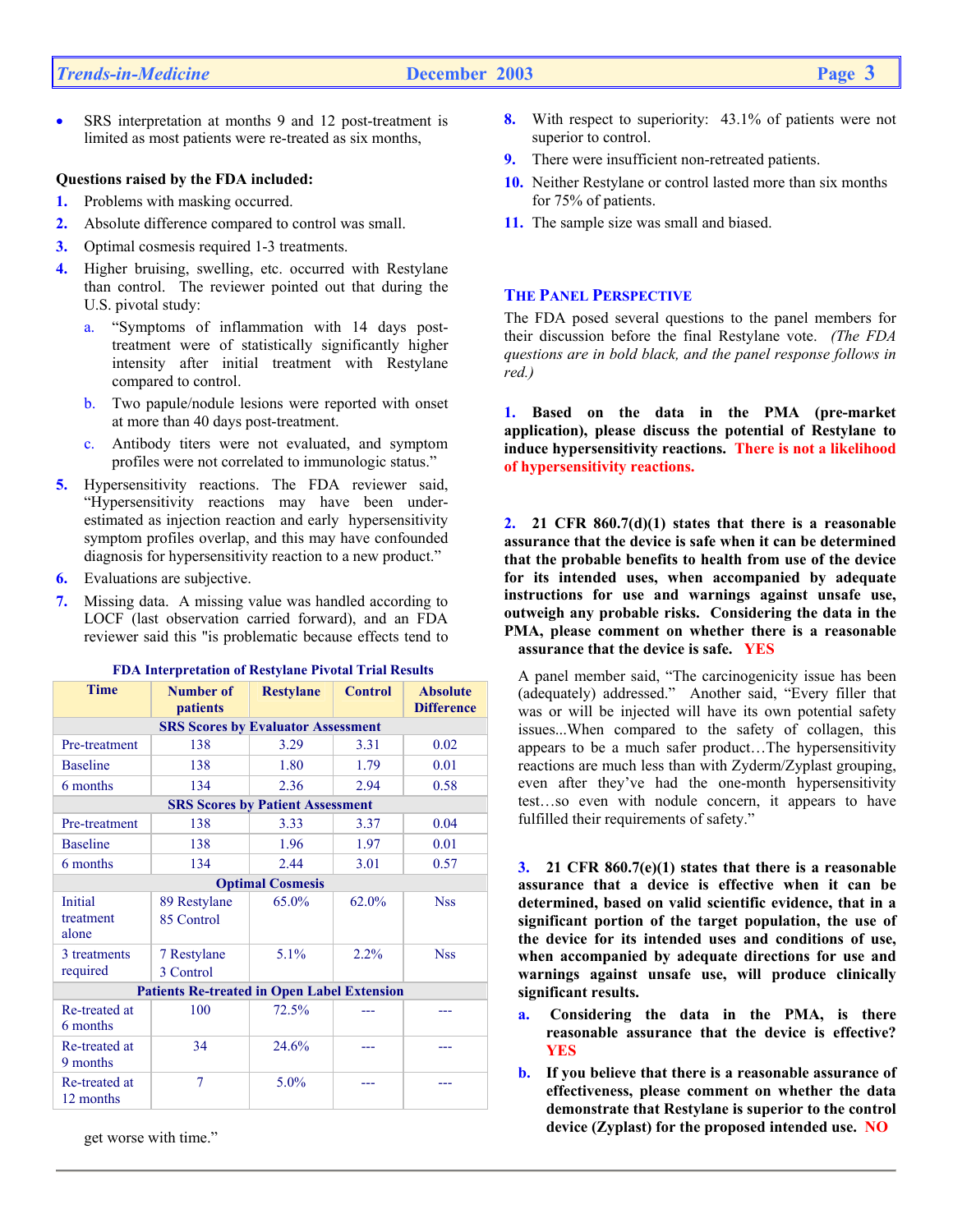The chairperson said, "Due to the unmasking failure -- and that this is a subjective rating of the endpoint – the sponsor has not demonstrated superiority to control." Another panel member said, "In the comparative part of the study, there are serious issues…The SRS score is not highly reliable despite the sponsor's claim that it is…And the integrity of the masking is not good. There is masking failure, so you can't assume there is a lack of bias. We just can't do that. And the analysis of the primary outcome is not complete as a result...so I have to answer that my own feeling is that no (it is not superior to control)." A third panel member said, "I agree the device appears to have an effect similar to other injectables, but superiority based on this study has not been demonstrated…To really make a claim of superiority you need something more objective." A fourth panel member said, "I agree with the rest of panel that the sponsor has not demonstrated clear superiority." However, a fifth panel member noted, "They have shown it is safer."

**4. Only two African-American patients were enrolled in the Restylane clinical study (i.e., patient #s 410 and 618). Ten patients listed as "other" were enrolled and the remaining patients were Caucasian.** 

- **a. If the device is approved, should the sponsor be required to conduct a post-approval study to collect safety data on specific minorities? YES, and should be considered a condition of approval.**
- **b. Is specific labeling needed to address potential use in minorities that may be at a higher risk for adverse clinical outcome, e.g., African Americans? MIXED as to how strong the warning should be but the panel agreed there should be some warning.**

**5. Investigators treated 138 nasolabial folds in the study. The sponsor proposes the following indications for use: "Restylane is intended for temporary correction of moderate to severe facial wrinkles and folds, such as nasolabial folds." Please discuss the adequacy of these indications based on the fact that only nasolabial folds were treated in the PMA. MIXED**

Company officials noted that Zyplast doesn't have the word "temporary" in its label and argued that, in fairness, neither should Restylane. A panel member said, "I think it is reasonable to give them comparable language." Another panel member said, "The nature of this filler is a little different and longer-lived, according to some of the reports sent along with the PMA, so I am concerned it would be used in areas where there is not adequate dermal thickness to mask the characteristics of the gel, so I think it certainly temporarily corrects nasolabial folds, but I don't have data on the other sites…I am comfortable with nasolabial fold but not necessarily in the other areas yet -- but I look forward to it."

#### **HYLAFORM**

While the panel spent the morning reviewing Restylane, the afternoon was devoted to a consideration of Hylaform. The two presentations were quite different. Genzyme did a much more professional, organized job than Medicis/Q-Med. In addition, the Genzyme trial, while also small, was much better done, and panel members were impressed that photographs were taken of all patients at all visits. The biggest problem turned out to be a concern by some panel members that the  $comparator - Zvplast - was not shown in the company's trials$ to be effective, skewing the interpretation of the efficacy of Hylaform.

After first defeating a motion *not* to approve Genzyme's Hylaform, **the panel voted 6 to 3 to recommend approval, based on non-inferiority, with the following six conditions:** 

**1. Assessment of hypersensitivity to avian products. (Passed: 4 yes, 5 abstentions)** 

The panel left to the FDA the decision about what this will entail. This condition appeared to be mostly the result of concerns by one member who wanted blood or skin tests recommended, if not required. He said, "The directions for use should be limited to those who pass an assessment of avian allergy…I asked for some assessment of avian protein allergy in patients before they are treated, without specifying what that needs to be." Three other panel members went along with the proposal, but they indicated they would be satisfied with a recommendation to doctors to check for avian allergies, stopping short of demanding skin tests. In addition, there were more abstentions than there were votes in favor of this condition, so it is likely the FDA will not *require* skin tests but will make some recommendation with respect to avian sensitivity.

**2. Physician education be incorporated as a condition for approval. (Passed: 5 yes, 4 abstentions)**

**3. Require the label to specify:** *"There is limited clinical study data available in patients with skin types V and VI on the Fitzpatrick scale and people of color."* **(Passed: 6 yes, 3 abstentions)** 

**4. Require the sponsor to conduct post-approval study of efficacy and safety in persons of color. (Passed: 6 yes, 3 abstentions)**

**5. Require a statement in the label that there is limited controlled clinical data regarding the safety and efficacy of repeated injections**. **(Passed: 6 yes, 3 abstentions)**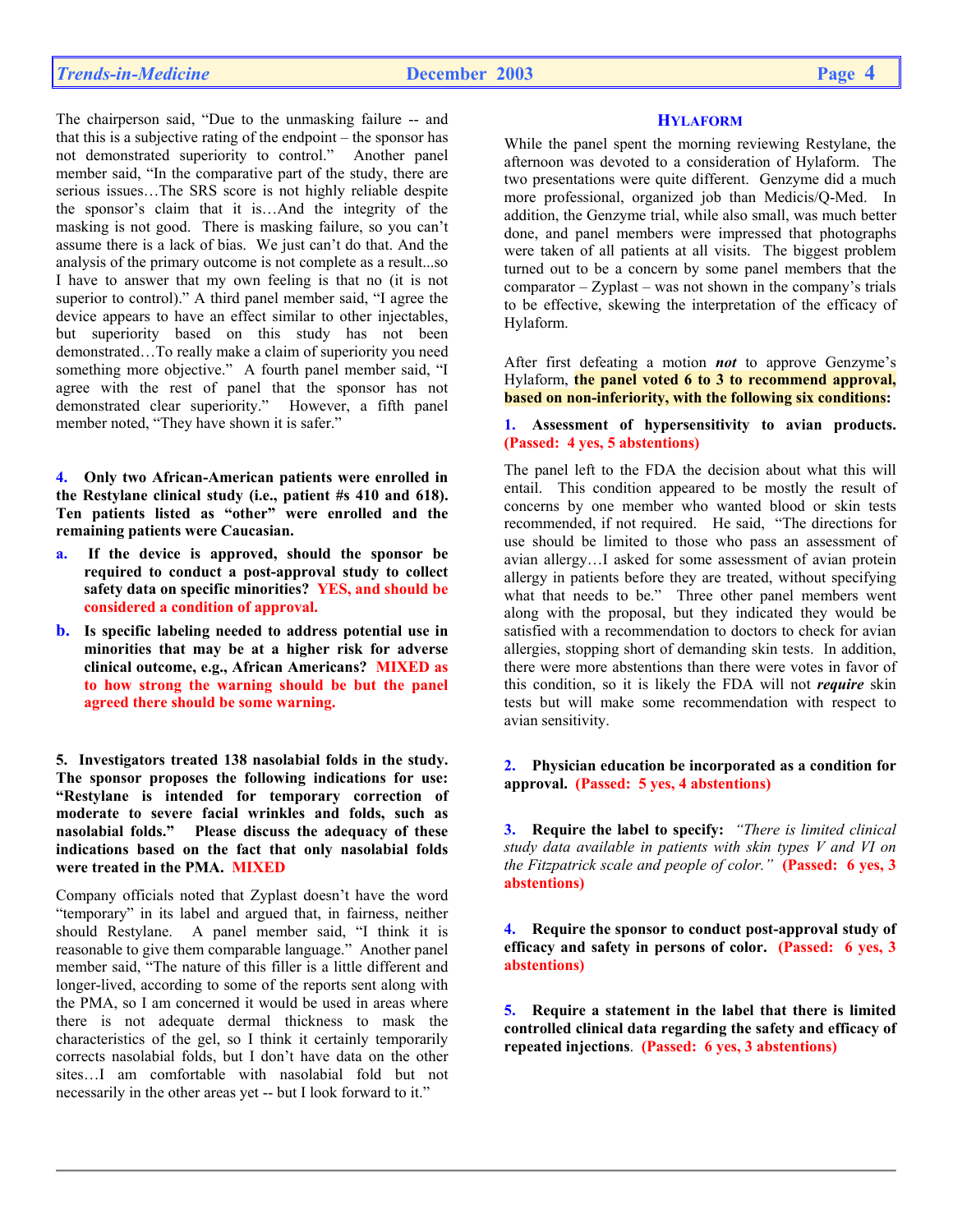**6. Require a statement in the label that the safety and efficacy of the device for lip augmentation has not been demonstrated. (Passed: 6 yes, 3 abstentions)** The panel member who proposed this condition explained, "Many of my patients want augmentation of the lips…It's one of the most frequently requested areas of augmentation…And there is nothing to indicate this is effective for lips…I would like to see in the guidelines that it has not been officially tested for safety or efficacy for lip augmentation."

#### **Panel members discussed the reasons for their votes.**

*In favor of approval:* 

- "The sponsor did an excellent job designing a study to try to objectively measure an aesthetic outcome, which is very difficult to do – with photographs, digitizing, and morphing. That was very creative, and I appreciate their rigorousness…If you suggest Zyplast is not efficacious, you raise questions about all tissue fillers…The study, as designed, is unique and maybe didn't capture the effect of Zyplast…but it demonstrated the comparability of Zyplast and Hylaform."
- "My vote reflects my frustration with the process. This was a well-done study...but coming away from it and trying to be scientific, you don't get the bang for the buck you probably want. I think it probably is safe, but my cry is for a better way to do these things (filler trials)."
- "I feel comfortable with the panel decision on safety…I do have reservations about efficacy, but the weight of the evidence and the conditions we imposed reassure me that we met our mandate."
- "On efficacy, I cannot discount my own personal experience with Zyplast. I recognize that there is a definite improvement that is efficacy with Zyplast...and because this product has at least comparable efficacy, I felt comfortable with that part of my decision…On safety, there is no question it is as safe or safer than Zyplast short-term...I am not as concerned about long-term safety as other panel members because I am comforted by the worldwide data."

#### *Against approval:*

- "The sponsor did an excellent job of presentation...but I was terribly confused by the data."
- "It is all about the data…What we are doing here today is stunning to me…We are saying the sponsor, just because they do a good study -- even if it doesn't show efficacy – gets approval. That is not the way I understand the panel's job, and I'm surprised."

Genzyme was not seeking a superiority label for Hylaform, only non-inferiority to Zyplast – the same comparator Restylane used. The panel did not appear to have much trouble with the non-inferiority claim. The problem was that

several panel members were not convinced that Zyplast was shown to have any efficacy. *(See FDA Question #2 on page 6.)* The panel member most opposed to Restylane approval commented early in the session, "I'm convinced you showed non-inferiority to Zyplast, but I'm not sure Zyplast is effective…You are not superior."

### **THE FDA PERSPECTIVE**

The FDA had very few problems with the Genzyme data on Hylaform. A reviewer said the company successfully passed preclinical tests for:

- Irritation
- Sensitization and immunogenicity
- Cytotoxicity
- acute systemic toxicity
- hemocompatability
- mutagenicity
- subchronic toxicity

The FDA statistician praised the design of the pivotal study design, saying:

- $\triangleright$  This was a strong study design.
- $\triangleright$  The randomization and masking (were) effective.
- $\triangleright$  Accountability was good 255 of 261 patients completed the initial phase.
- It was not a true intent-to-treat analysis, but it was close.
- $\triangleright$  There is no reason to suspect any bias was introduced by the excluded patients
- There was no missing data
- ¾ Hylaform met the non-inferiority criteria (of <.5 inferior with  $-0.38$ ) – on both ITT and per-protocol basis)
- The superiority criteria was not met.
	- The 1 point improvement in both folds at two weeks was 9.5% for Zyplast and 4.1% for Hylaform, though that was not statistically significant.
	- The investigator live severity scores were very close between the two products and not statistically significantly different
	- The results at two, four and eight weeks showed the same consistent pattern as any of the 12 week endpoints.

The pivotal study was designed as both a non-inferiority and a superiority study, with separate criteria for each. A special six-point "Genzyme grading scale" was created and validated

| Analysis of Trial Masking             |                                 |                                |  |  |  |
|---------------------------------------|---------------------------------|--------------------------------|--|--|--|
| <b>Patients believed</b><br>they got: | <b>Hylaform</b><br><b>Group</b> | <b>Zyplast</b><br><b>Group</b> |  |  |  |
| Hylaform                              | 27.1%                           | 19.2%                          |  |  |  |
| Zyplast                               | 13.5%                           | $24.2\%$                       |  |  |  |
| Didn't know                           | 57.1%                           | 53.9%                          |  |  |  |

# **Analysis of Trial Masking**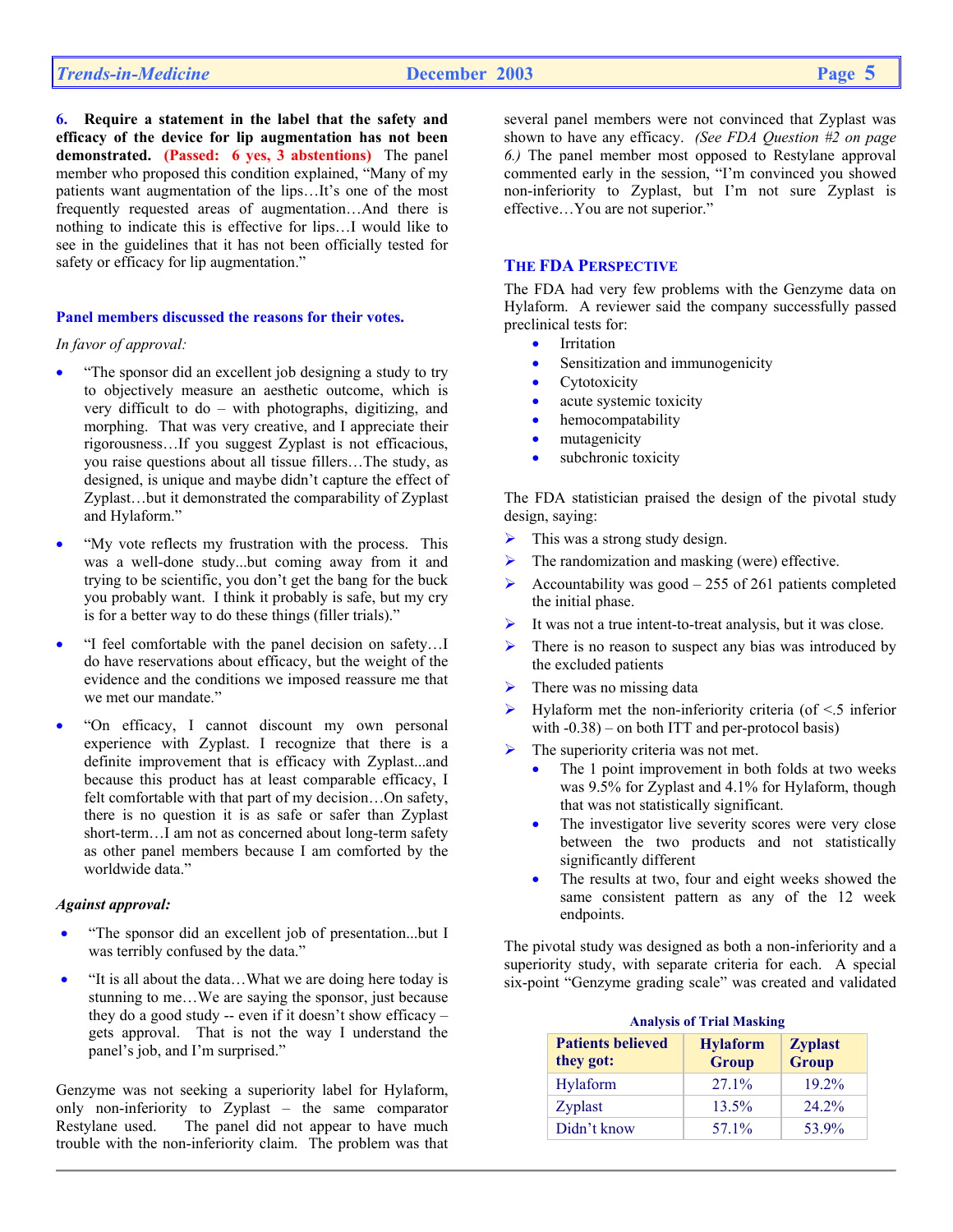for this study, utilizing photographs. FDA reviewers concluded that the trial was well-masked.

On safety, an FDA official said, "Adverse events were similar in both groups. Improvement in wrinkle severity at 12 weeks was comparable." FDA reviewers concluded:

- Most adverse events were mild.
- The study was not powered to detect subtle differences between treatments.

Some panel members wondered about the safety of the formaldehyde in Hylaform, but the FDA's toxicology expert said there is no concern with the formaldehyde in the product. He said, "It contains <2.3 ppm in a 1 cc injection, so it would add a negative amount of formaldehyde…Formaldehyde in the body would seep into the product rather than the other way around...so formaldehyde is not an issue."

The FDA was concerned about:

- **1.** The preponderance of women in the trial (94%)
- **2.** The lack of ethnic groups (80% Caucasian)
- **3.** Duration of effect

Patients were entered into the pivotal study based on a "live" wrinkle score of 3 or 4, but the analysis was based on the IPR blinded assessments, which showed more variability. Of the 261 patients randomized and treated, 255 completed the 12 weeks of the initial study phase (130/133 Hylaform and 125/128 Zyplast). Three patients in each treatment group withdrew from the study. The primary efficacy and all safety analyses were done on the ITT population.

| <b>Measurement</b>                                                                                                                                                                                                                                                                                                                                                                                                                                                                                                                                          | <b>Hylaform</b> | <b>Zyplast</b> | <b>Confidence</b> |  |  |
|-------------------------------------------------------------------------------------------------------------------------------------------------------------------------------------------------------------------------------------------------------------------------------------------------------------------------------------------------------------------------------------------------------------------------------------------------------------------------------------------------------------------------------------------------------------|-----------------|----------------|-------------------|--|--|
|                                                                                                                                                                                                                                                                                                                                                                                                                                                                                                                                                             | $n=115$         | $n=109$        | interval          |  |  |
| <b>Primary endpoint:</b><br>Mean of the median IPR scores<br>at 12 weeks by ITT                                                                                                                                                                                                                                                                                                                                                                                                                                                                             | 2.3             | 2.2            | $-0.38*$          |  |  |
| $%$ of patients experiencing $\geq$ 1<br>point improvement in both<br>nasolabial folds at 12 weeks                                                                                                                                                                                                                                                                                                                                                                                                                                                          | 4.1%            | 9.5%           | <b>Nss</b>        |  |  |
| % of Folds Returned to Baseline                                                                                                                                                                                                                                                                                                                                                                                                                                                                                                                             |                 |                |                   |  |  |
| 2 Weeks                                                                                                                                                                                                                                                                                                                                                                                                                                                                                                                                                     | 38.2%           | 21.9%          |                   |  |  |
| 4 Weeks                                                                                                                                                                                                                                                                                                                                                                                                                                                                                                                                                     | 56.1%           | 26.3%          |                   |  |  |
| 8 Weeks                                                                                                                                                                                                                                                                                                                                                                                                                                                                                                                                                     | 68.9%           | $46.7\%$       |                   |  |  |
| 12 Weeks                                                                                                                                                                                                                                                                                                                                                                                                                                                                                                                                                    | 73.3%           | 65.1%          |                   |  |  |
| Folds Rated <3 at Baseline by IPR Assessment**                                                                                                                                                                                                                                                                                                                                                                                                                                                                                                              |                 |                |                   |  |  |
| With rounding                                                                                                                                                                                                                                                                                                                                                                                                                                                                                                                                               | 57.4%           | 49.2%          |                   |  |  |
| Without rounding<br>$\ldots \qquad \qquad \ldots \qquad \qquad \ldots \qquad \qquad \ldots \qquad \ldots \qquad \ldots \qquad \ldots \qquad \ldots \qquad \ldots \qquad \ldots \qquad \ldots \qquad \ldots \qquad \ldots \qquad \ldots \qquad \ldots \qquad \ldots \qquad \ldots \qquad \ldots \qquad \ldots \qquad \ldots \qquad \ldots \qquad \ldots \qquad \ldots \qquad \ldots \qquad \ldots \qquad \ldots \qquad \ldots \qquad \ldots \qquad \ldots \qquad \ldots \qquad \ldots \qquad \ldots \qquad \ldots \qquad \ldots \qquad \ldots \qquad \$<br>. | 73.4%           | 67.0%          |                   |  |  |

**Pivotal trial of Hylaform**

 **\* Satisfied criteria for non-inferiority.** 

\***\*All folds rated at least a 3 on the "live" assessment for study entry**

#### **THE PANEL PERSPECTIVE**

The FDA posed several questions to the panel members for their discussion before the final vote. *(The FDA questions are in bold black, and the panel response follows in red.)*

**1. 21 CFR 860.7(d)(1) states that there is a reasonable assurance that the device is safe when it can be determined that the probable benefits to health from use of the device for its intended uses, when accompanied by adequate instructions for use and warnings against unsafe use, outweigh any probable risks. Considering the data in the PMA, please comment on whether there is a reasonable assurance that the device is safe. Please comment on whether there is a reasonable assurance that the device is safe. (Safe, but mixed opinions about whether there should be skin testing suggested or required for avian protein sensitivity)**

A panel member who was pushing for skin/blood testing for avian products said, "A skin test for avian sensitivity should be a requirement here…Do we want to leave it to primary care doctors to assess this or require a test that allergists use?" Another doctor said, "There doesn't seem to be any significant immune response...but it is a select population, selected to exclude those with a history of reacting to foreign proteins...so this raises questions in my mind…(but) This is similar to (company's) arthritis product (Synvisc)." A third panel member said, "The full battery of protocols required by the agency (FDA) were carried out, and no toxicity alerts occurred that raise serious concerns about safety."

**2. 21 CFR 860.7(e)(1) states that there is a reasonable assurance that a device is effective when it can be determined, based on valid scientific evidence, that in a significant portion of the target population, the use of the device for its intended uses and conditions of use, when accompanied by adequate directions for use and warnings against unsafe use, will produce clinically significant results. Considering the data in the PMA, is there reasonable assurance that the device is effective? (Divided panel. In terms of the data presented, there is a question about the efficacy of the control. The sponsor has shown no difference between the two, so some members of the panel feel very strongly the data has not shown efficacy for the control, and by extension Hylaform. However, panel members feel experience has shown, if not the data, that Zyplast is effective.)**

A panel member said, "Touchup appears not to be effective from baseline…and there is no data to assess efficacy in African-Americans." Another member said, "It has shown non-inferiority to Zyplast, but Zyplast has not been shown to be effective in this study, based on the data shown to us here...unless there is some reason to believe Zyplast is effective, then the sponsor has shown non-inferiority to something that is not effective, and therefore this product is not effective." Another panel member said, "I agree that is logically correct, but I'm not sure how to factor in years of experience of using Zyplast to correct these problems, with an effectiveness to warrant its continued use, even if it was not demonstrated in as rigorous a fashion as we would like. I came into this (meeting) assuming Zyplast is effective because of experience with it over many years…To question the